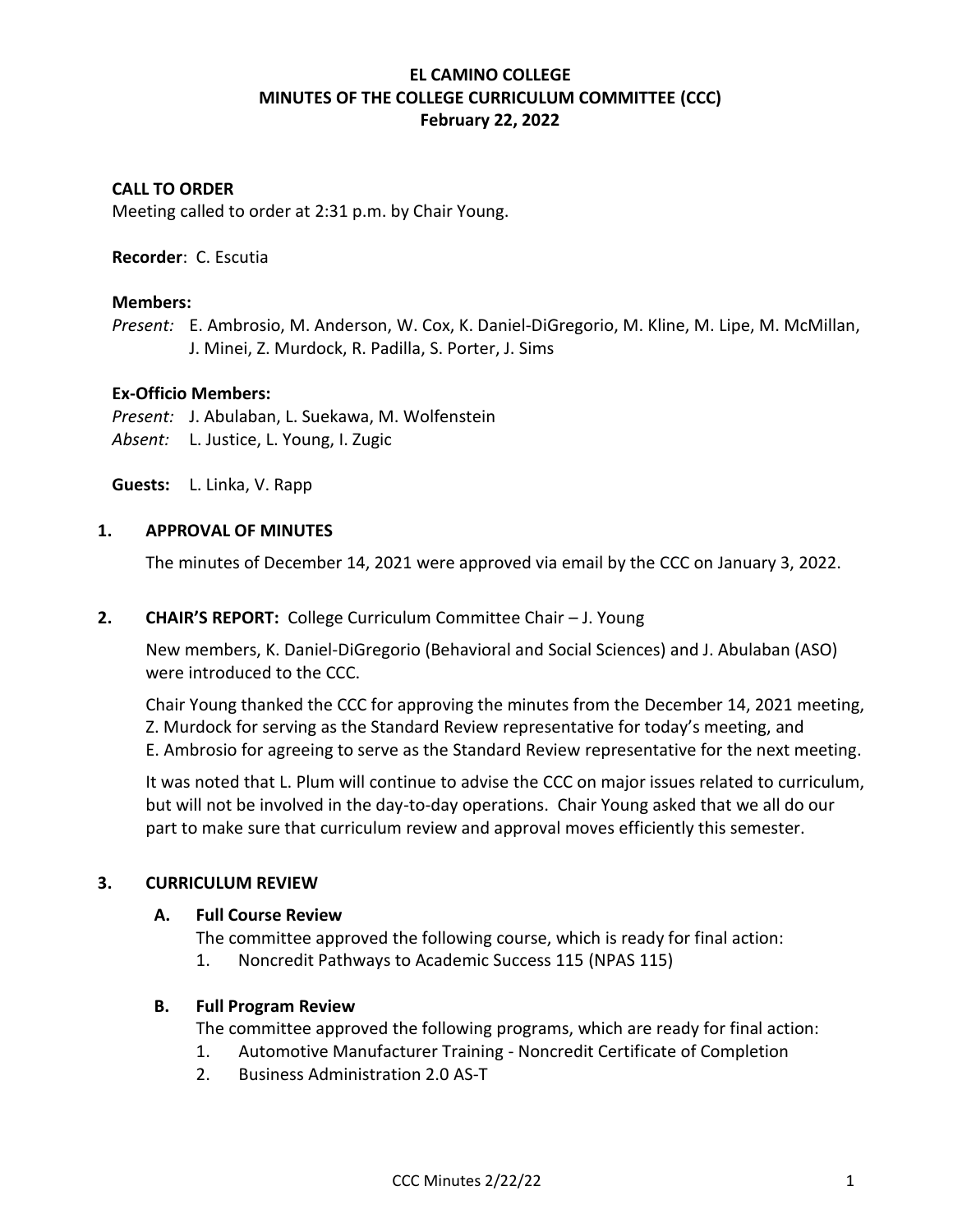### **CURRICULUM DISCUSSION**

### **A. Full Course Review**

## **Library & Learning Resources Division**

NPAS 115 Succeeding in Online and Hybrid Classes was presented as a new course proposal.

It was moved by M. Kline, seconded by M. McMillan, that the committee approve the course proposal. The motion carried.

It was moved by M. Kline, seconded by M. McMillan, that the committee approve the course delivery methods. The motion carried.

It was moved by M. Kline, seconded by M. McMillan, that the committee approve the conditions of enrollment. The motion carried.

## **B. Full Program Review**

## **Business Division**

The Business Administration 2.0 AS-T was submitted for program revision.

It was moved by S. Porter, seconded by E. Ambrosio, that the committee approve the program proposal. The motion carried.

## **Industry & Technology Division**

The Automotive Manufacturer Training Noncredit Certificate of Completion was submitted as a new program.

It was moved by M. Anderson, seconded by M. Kline, that the committee approve the program proposal. The motion carried.

## **4. LARC PROCESS FOR SUBMITTING CAREER EDUCATION DEGREES & CERTIFICATES**

V. Rapp presented a detailed overview of the process for submitting new degrees and certificates, as well as substantive changes, to the Los Angeles Regional Consortium (LARC). Two handouts were provided and forwarded to the CCC.

## **5. COMMON ERRORS IN CURRICULUM DEVELOPMENT AND REVIEW**

Chair Young presented an initial list of common errors made when submitting proposals for course review. The CCC made recommendations that were added to the list. The document will be shared with the CCC.

## **6. VICE PRESIDENT'S REPORT:** Vice President of Academic Affairs – J. Sims

J. Sims announced that minor changes to the job description for Curriculum Advisor have been proposed. In addition to minor changes in duties, the position title will change to Curriculum Specialist, in order to align with the Chancellor's Office and other colleges. The upgraded job position will be presented for approval at the March board meeting. Once board approved,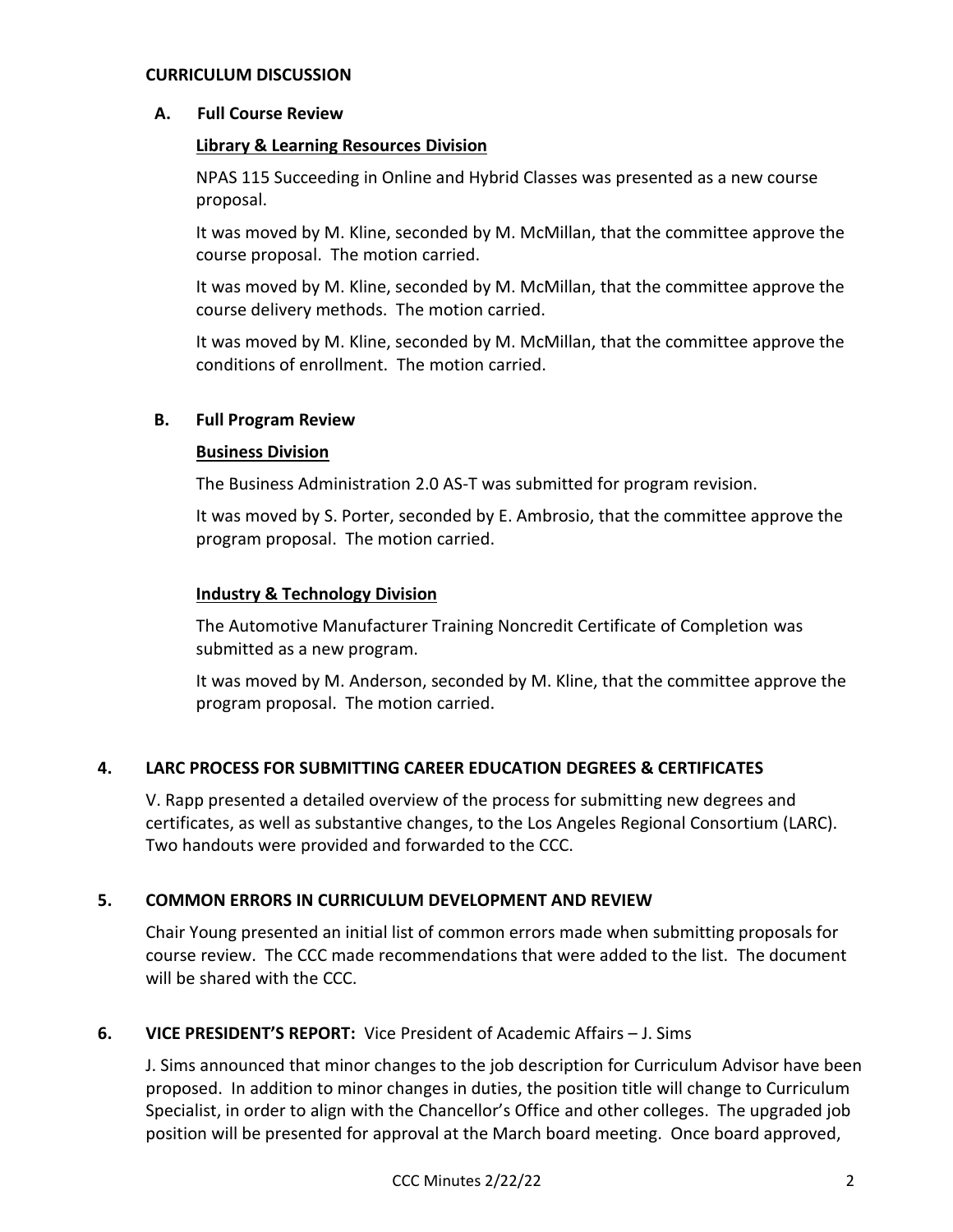recruitment for the position can take place, with a goal to have the position filled by May or June. Approval was granted to hire a noncredit dean to help develop, implement and grow noncredit, dual enrollment and continuing education programs.

# **7. ANNOUNCEMENTS**

- Curriculog Café will be open after the meeting today.
- Next CCC Meeting: March 8, 2022 2:30-4:30 p.m., via Zoom.

# **8. ADJOURNMENT**

Chair Young called for a motion to adjourn the meeting. J. Minei moved to adjourn, E. Ambrosio seconded, and the motion carried. Meeting was adjourned at 3:24 p.m.